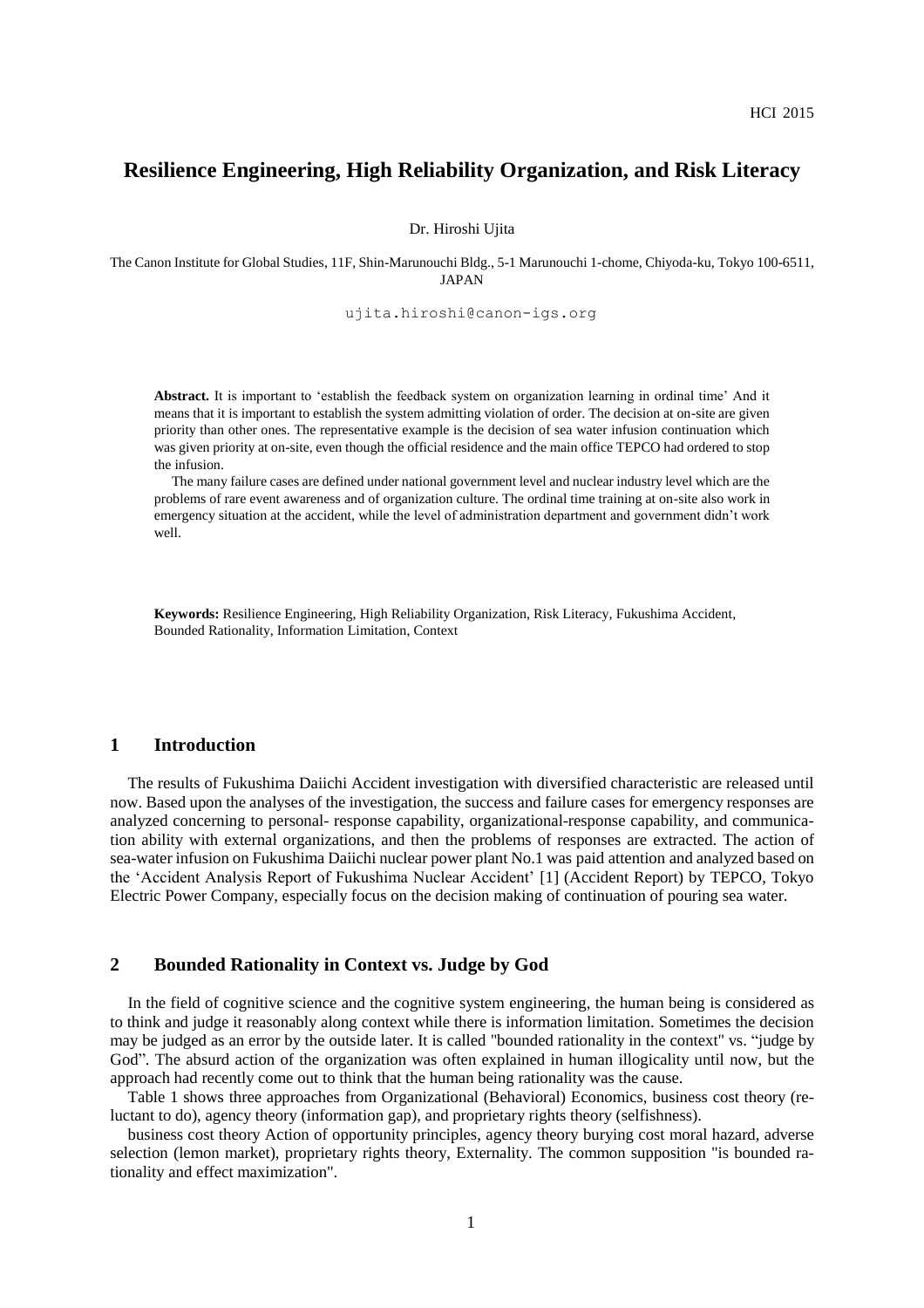It is necessary to find the social context that the error is easy to cause in the engineering for human beings in the future. In other words I do not analyze something with the error, and a way of thinking changes in the direction analyzing the social context that is easy to wake up an error. Because this direction is beyond a conventional ergonomic range treating the contents of the error basically, it is a fact to be difficult.

However, you should recognize it now if you do not analyze an error in the relative viewpoint with the environmental element to surround security and a human being when it is in the times not to be tied to measures. You should match the measures with a human rational characteristic to have.

Business cost saving system (collection of friend - right type - decentralization of power type organization)

Agency - cost cut system (objectification of the information) Internalization system (proprietary rights distribution) of the externality

## **3 Accident model and Error model.**

Table 2 shows Accident model and Error model.

I summarize the change of the model of an accident and the error in table 2. A conventional accident model is the domino model who I analyze the causation of trouble and the error, and takes measures. In the model, I use the slip which is the classification of the non-security act to occur by on-site work, lapse, mistake. Design thought of the depths protection has been established, and the accident to occur is caused by the excellence of the error of a variety of systems recently. The analysis of the organization blunder is necessary for the analysis by this Swiss cheese accident model in addition to conventional error analysis, too.

An organization accident is a problem in the organizations, and the cause reaches it before, as a result, the accumulation of what I think basically with the best of intentions and did shakes an organization, and the association with the safety problem (it is an act of the good will, but becomes the error) is high. As for the organization accident, the interdependence between the inside of the organization or the organization is accumulated by an error of the depths protection, and it is with a problem of the deterioration of the security culture in its turn. The organizational management based on the organization analyses such as behavioral sciences will be necessary for these measures.

# **4 The methodology on Resilience Engineering, High Reliability Organization, and Risk Literacy**

Resilience and safety management Resilience is the intrinsic ability of a system to adjust its functioning prior to,

during, or following changes and disturbances, so that it can sustain required operations under both expected and unexpected conditions. A practice of Resilience Engineering / Proactive Safety Management requires that all levels of the organisation are able to: Monitor Learn from past events Respond Anticipate

High Reliability Organization: Organizational Process by Nakanishi Preparedness for Emergency Situation in Ordinal Time: Carefulness (Confirmation), Honesty (Report), Sensitivity (Observation), Emergency Response in Emergency Situation: Alert (Concentration),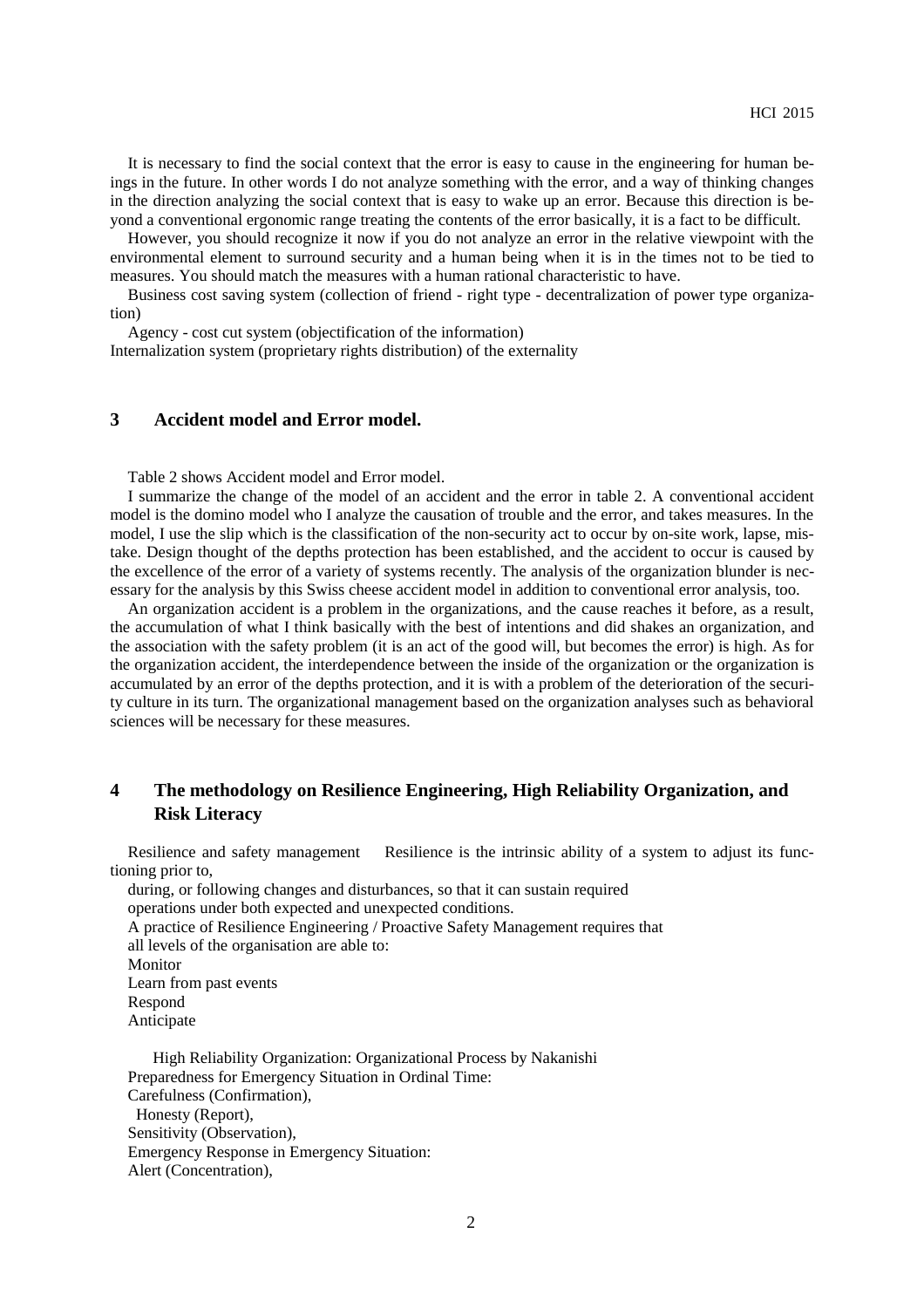Flexibility (Response),

Ability of Risk Literacy: Analysis power Collection power Understanding power Predictive power Communication power Network power Influence power Practical power Crisis Response Power Radical Measures Power

# **5 The analysis based on Resilience Engineering, High Reliability Organization, and Risk Literacy**

### **5.1 Chronological analysis**

The analysis for the detail of sea-water infusion to Fukushima-Daiichi No.1

Chronological analysis was drawn up from "The main chronological analysis of Fukushima Daiichi nuclear power plant No.1 from earthquake occurrence to the next day" and "The status response relating to pouring water to Fukushima Daiichi nuclear power plant No.1", which came from the 'Accident Report.

The chronological analysis shows that the preparation of sea-water infusion is decided and ordered concurrently with pouring freshwater, and also shows that continuation of sea-water infusion is decided as on-site judgment although an official residence and the main office of TEPCO directed to stop the infusion. The necessity of continuation of sea-water infusion was recognized consistently by on- site judgment, and these measures were taken. However the main office of TEPCO directed to stop the infusion in taking into consideration of the intention of official residence. This means that the main office of TEPCO and the official residence viorate the fundamental principle which on-site judgment should be preceded in emergency situation.

#### **5.2 Organizational factors analysis**

The process of sea-water infusion on Fukushima Daiichi No.1 is analyzed from the point of resilience capability, high reliability organization capability, and risk-literacy capability [2-6]. The analysis example by risk-literacy capability is shown in Table 1 from the viewpoint of risk-management, which is described in 'Introduction of Risk Literacy- Lessons Learned from Incidents' [6]. The definition of risk literacy capability which can extract communication power that is important both for ordinary time and for emergency situation is the most appropriate for analysis. The horizontal axis shows response capabilities which are suggested in each study, and the vertical axis shows each level of individual, organization and correspondence to outside. The gothic font in green means success case, while the italic font in red means failure case.

The analysis of emergency correspondence like this kind of huge accident cannot be analyzed enough using conventional framework. As a whole of one organization, the classifications were reviewed and revised from two points. One is that the differences in correspondence and the problems in cooperation between on-site and administration department cannot be clarified. And the other one is that communication power has two sides which are the information cooperation in ordinal time and collaboration in case of emergency situation. The analysis power and information transmission power correspond to ordinal time, and the influence power and normal time skill correspond to the case of emergency situation. In this analysis, the contact with official residence and the cooperation inside government are also included in correspond to external organizations.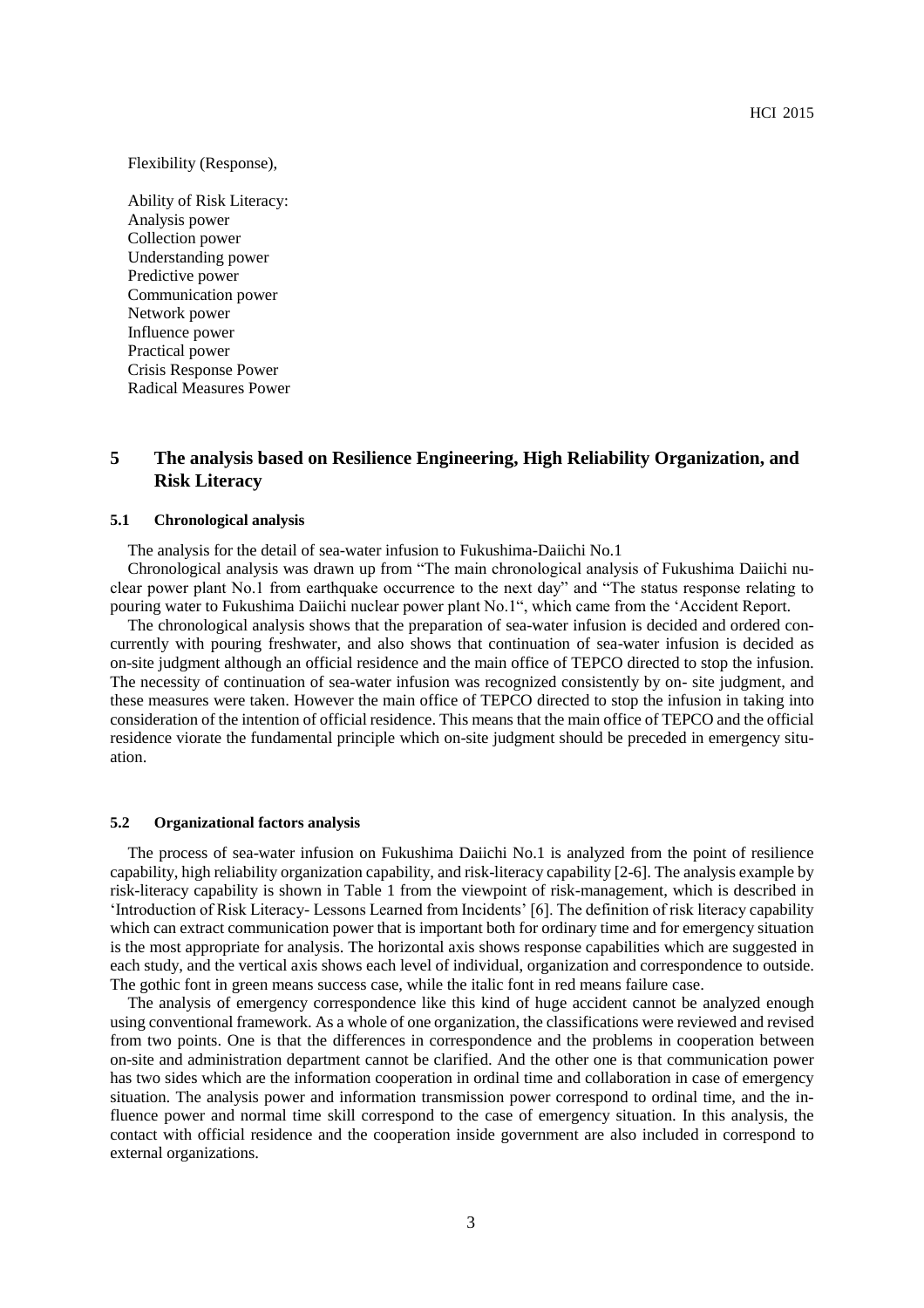## **6 Success and failure cases**

From the viewpoint of Resilience Engineering, the case of success and failure are listed and analyzed.

### **6.1 Good case of Resilience response**

The good cases of resilience response are observed in individual base and organizational base as below.

- The effectiveness of insight on accident cases (inundation in Madras, 9.11 terrorism- B.5.b.) and of the risk evaluation.
	- $\triangleright$  Decision of continuation of sea water infusion (individual base)
- Reflection of the experience on Chuetsu-Oki Earthquake
	- $\triangleright$  Improvement of seismic building which is equipped emergency power source system and air conditioning system (organizational base)
	- Deployment of fire engines (organizational base)
- The effectiveness of command system in ordinal time (on-site of organizational base)
- Support by cooperation companies and manufacturers (designers and site workers of organizational base)

The reason why the good cases are occurred in on-site, the officers and workers always felt that their mission is to carry out with the sense of ownership and also with critical mind. They had trained the accident management in ordinal time, which works effectively in emergency situation, which is the just significant frame derived from the development of safety culture. It is important to 'establish the feedback system on organization learning in ordinal time'. But there were a little lack of information between control room and emergency response room, they will be able to solve by taking physical measures to clarify the circumstances at on-site. The TV conference system of Fukushima Daini nuclear power plant had worked effectively to communicate among on-site, the main office of TEPCO and the outside organizations. Furthermore using the white board for information sharing, which is the good case that the resilience works well, could prevent the confusion at on-site..

The continuations of emergency training in ordinal time with assuming the severe accident progression is considered to be the effective way. As many lacks in emergency correspondence in management department and in national government level are observed, and then the emergency training is necessary in management level, in which responsibility assignment is regularly taken, the incident seriousness is evaluated, and the mode is switched from ordinal time to emergency situation.

#### **6.2 The failure of comprehensive power in organization, the fallacy of composition of risk awareness**

The many failure cases are defined under national government level and nuclear industry level which are the problems of rare event awareness and of organization culture. Although everyone had same recognition for the risk of power loss and Tsunami, the accurate decision had not been made by national government level, just only made by individual level. The ordinal time training at on-site also work in emergency situation at the accident, while the level of administration department and government didn't work well.

- Risk misrecognition of Loss of offsite power and damage by Tsunami (national government level, industry level)
- Confusion of command system (organization base- between on-site and the main office of TEPCO)
- Confusion of command system (external correspondence base- national government level, and organization base- among official residence, regulation, and the main office of TEPCO)

The true nature of the problem in Japanese organization that doesn't change from when the 'Truth of Failures' [7], in which Japanese military operation failures in the World War II were analyzed, is written by Tobe, Nonaka, et. al.. Failure cause is described as standpoint of irrationality in Japanese on this book. But the problems in organization are not able to be resolved by irrationality in Japanese. It should be explained using by bounded rationality which Kikusawa advocate in 'Absurdity of Organization' [8]. His idea is that decision making which are made under limited circumstances based on limited information will end in failure from the eye of God. He also advocates destroying the bounded rationality for failure measures. It means that it is important to 'establish the system admitting violation of order in emergency situation'. The decision at on-site are given priority than other ones. The representative example is observed in the decision of sea water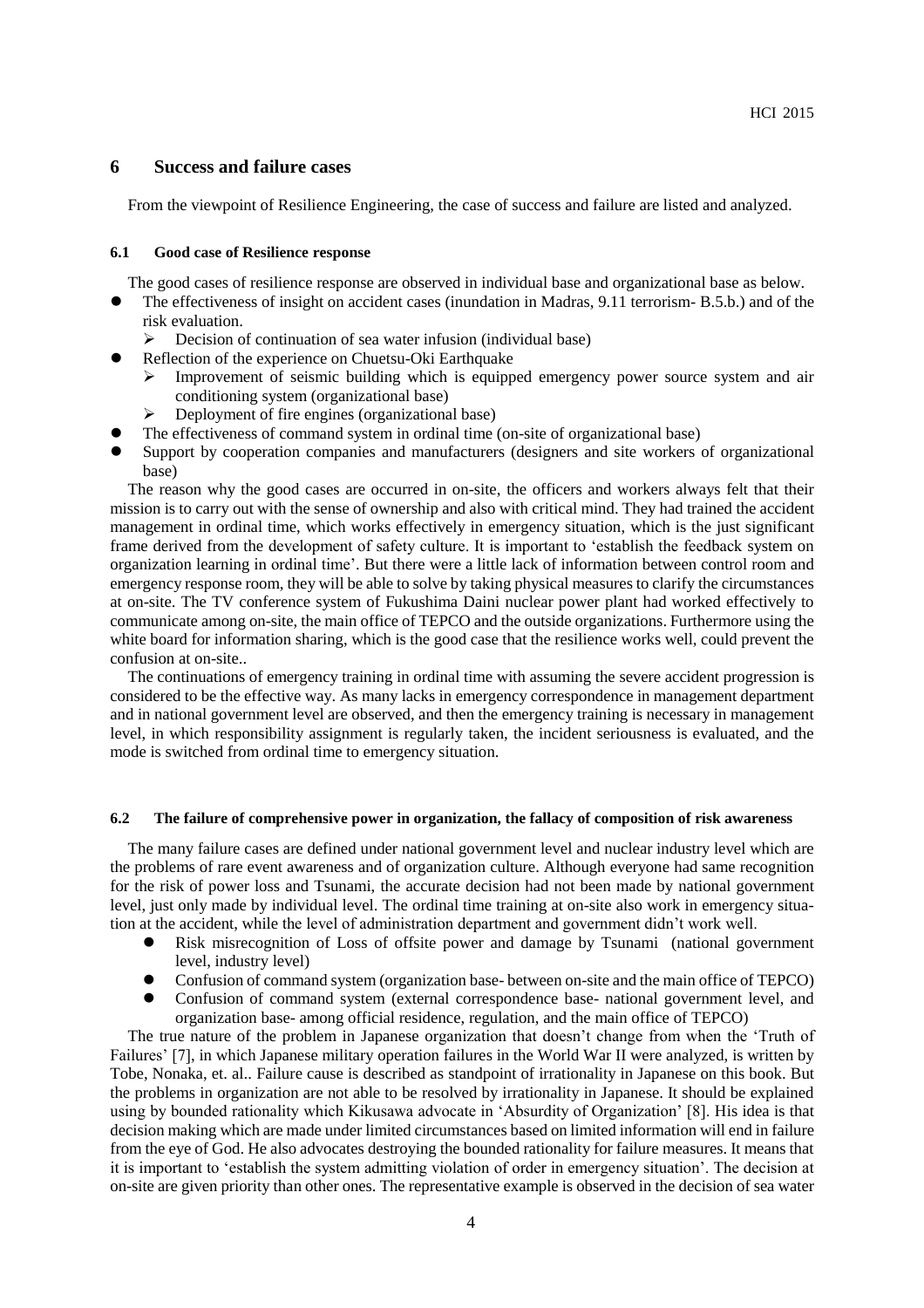infusion continuation, the decision at on-site were given priority even though the official residence and the main office TEPCO had ordered to stop the infusion. Otherwise it is the failure case that occur delay of PCV vent, for time loss to get the permission of national government and local government.

#### **6.3 Consideration on Organizational problem**

It is important to 'establish the feedback system on organization learning in ordinal time'.

The continuations of emergency training in ordinal time with assuming the severe accident progression is considered to be the effective way.

The emergency training is necessary in management level, in which responsibility assignment is regularly taken, the incident seriousness is evaluated, and the mode is switched from ordinal time to emergency situation.

Truth in Japanese organization still does not change when 'Truth of Failures'(Tobe, Nonaka, et.al.; ) was written. - irrationality

Japanese organization should be described using by bounded rationality in 'Absurdity of Organization' (Kikusawa)

### Destroying bounded rationality

'Establish the system admitting violation of order in emergency situation'.

The decision at on-site are given priority than other

Decision of continuation of sea water infusion

The problems as above can be explained by "Homogeneous way of thinking" and "Concentric Camaraderie", which are the hindrance on safety pursuit in Japan. 'Bottom-up decision making structure' connects to 'Absence of top management', and then becomes to 'Delay of decision making and Lack of understanding on valuing safety'. Due to the Japanese are excellent as noncommissioned officer, they often show their ability at emergency situation. But Japanese are short of management abilities, they often make heavy intervention or omission.

'Multilayered faction structure' makes 'Organization from Gesellschaft to Gemeinschaft', and then 'Adhesion and back-scratching' are spread in the organization. For the "Concentric Camaraderie", the feedback system in organization learning leads to the failure due to be preceded to internal logic than social common sense even in national government level or nuclear industry level.

#### **7 Discussion**

The "Privatization by National Policy" has been destroyed by large-scale disasters Fukushima Daiich nuclear power plants. Anyway, rare event has occurred on one occasion, measures had to be taken here after. National nuclear policies of many countries are being reexamined along with the safety evaluation. Safety design principle is "Defense in Depth" concept, which should be further reconsidered reflecting the accident causes. Usual systems focus on the forefront function, such as preventing damage, expansion mitigation, or incident prevention, while safety critical systems increases attention to back-up functions such as incident expansion mitigation or environmental effects mitigation, if it has a large enough impact on the environment. Common Mode Failure of External Initiating Event such as Earthquake or Tsunami, which is usually Rare Event, or auxiliary systems failure such as Off-site Power, EDG, Buttery, or Sea Water Cooling loss was difficult to install to Defense in Depth design, while it should be.

Rare Event is high consequence with low frequency. Low consequence with high frequency event is easy to treat by commercial reason, while it is very difficult to handle the rare event even the risk is just the same. "Unexpected event" has been used frequently, but it is the risk-benefit issues to assume or not. Tsunami Probabilistic Risk Analysis has been carried out, and safety related personnel knew the magnitude of the effect well.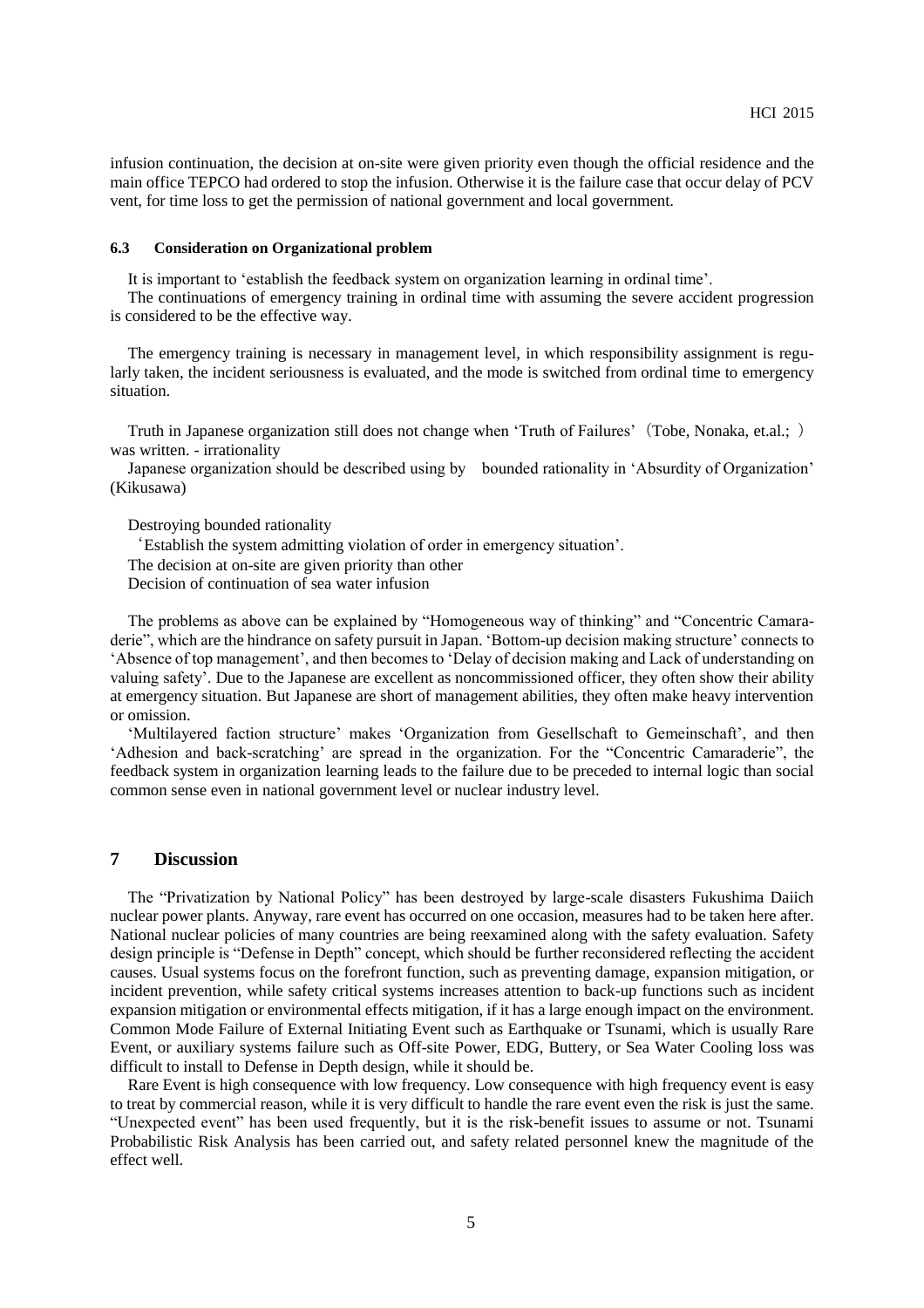Regardless of the initiating event, lack of measures to "Station blackout" is to be asked. According to the "Defense in Depth" concept reflecting Fukushima accident, we should consider three level safety functions; usual normal system, usual safety system, and newly installed emergency system including external support functions. Anyway the diversity is significantly required for not only future reactor concept but also existing plant back-fit activities.

Swiss Cheese Model proposed by Reason, J indicates operational problem other than design problem [2]. Fallacy of the defense in depth has frequently occurred recently because plant system is safe enough as operators becomes easily not to consider system safety. And then safety culture degradation would be happened, whose incident will easily become organizational accident. Such situation requires final barrier that is Crisis Management as shown in Fig.1.

Concept of "Soft Barrier" has been proposed here [3]. There are two types of safety barriers, one is Hard Barrier that is simply represented by Defense in Depth. The other is Soft Barrier, which maintains the hard barrier as expected condition, makes it perform as expected function. Even when the Hard Barrier does not perform its function, human activity to prevent hazardous effect and its support functions, such as manuals, rules, laws, organization, social system, etc. Soft Barrier can be further divided to two measures; one is "Software for design", such as Common mode failure treatment, Safety logic, Usability, etc. The other is "Humanware for operation", such as operator or maintenance personnel actions, Emergency Procedure, organization, management, Safety Culture, etc.

## **8 Conclusion**

The good cases of resilience response are observed in individual base and organizational base as below.

- The effectiveness of insight on accident cases (inundation in Madras, 9.11 terrorism- B.5.b.) and of the risk evaluation.
	- $\triangleright$  Decision of continuation of sea water infusion (individual base)
- Reflection of the experience on Chuetsu-Oki Earthquake
	- Improvement of seismic building which is equipped emergency power source system and air conditioning system (organizational base)
	- $\triangleright$  Deployment of fire engines (organizational base)
- The effectiveness of command system in ordinal time (on-site of organizational base)
- Support by cooperation companies and manufacturers (designers and site workers of organizational base)

It is important to 'establish the feedback system on organization learning in ordinal time' And it means that it is important to establish the system admitting violation of order. The decision at on-site are given priority than other ones. The representative example is the decision of sea water infusion continuation which was given priority at on-site, even though the official residence and the main office TEPCO had ordered to stop the infusion.

The many failure cases are defined under national government level and nuclear industry level which are the problems of rare event awareness and of organization culture. The ordinal time training at on-site also work in emergency situation at the accident, while the level of administration department and government didn't work well.

- Risk misrecognition of Loss of offsite power and damage by Tsunami (national government level, industry level)
- Confusion of command system (organization base- between on-site and the main office of TEPCO)
- Confusion of command system (external correspondence base- national government level, and organization base- among official residence, regulation, and the main office of TEPCO)

Nuclear energy will play an important role from the necessity of mitigating climate change, as well as improve energy security. However, the Fukushima Daiichi Accident raised a new challenge of securing the safety of utilization. Following the safety design principle of "Defense in Depth", three level safety functions should be considered for the hardware. Those are, the usual normal system, usual safety system, and emergency system including external support function. On the other hand, software for design including common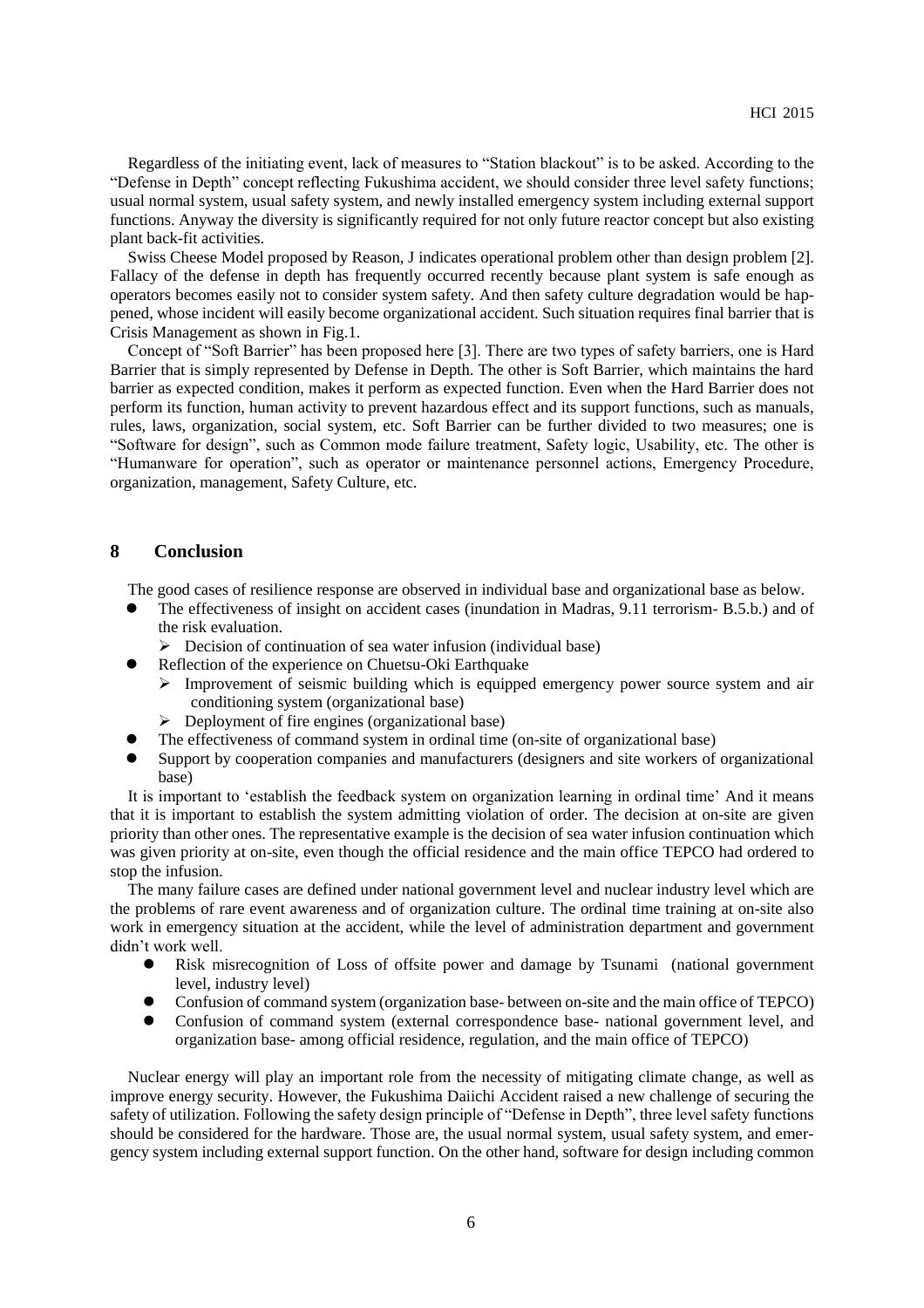mode failure treatment, safety logic, and usability should be improved together with the humanware for operation including personnel actions, emergency procedure, organization, management, and safety culture.

#### **References**

- [1] TEPCO: 'Accident Analysis Report of Fukushima Nuclear Accident', 2012.6.
- [2] Reason, J.: 'Managing the Risks of Organizational Accidents', Ashgate, 1997.
- [3] Ujita, H.: 'Research on Error Management', Quality Assurance Study Group 2009 Annual Report, 2010.6 (in Japanese).
- [4] Hollnagel, E.: Safety Culture, Safety Management, and Resilience Engineering, ATEC Aviation Safety Forum, 2009.11.
- [5] Weick, K. E., Sutcliffe, K. M., 'Managing the Unexpected', Jossey-Bass, 2001.
- [6] Lin, S.: 'Introduction of Risk Literacy- Lessons Learned from Incidents', NIKKEI-BP, 2005 (in Japanese).
- [7] Tobe, Nonaka, et.al.; 'Truth of Failures', DIAMOND, 1984 (in Japanese).
- [8] Kikusawa, K.: 'Absurdity of Organization', DIAMOND, 2000 (in Japanese).

| <b>Accident Model</b>                                         | <b>Error Model</b>                    | <b>Analysis Method</b>                     | <b>Measure</b><br>Encapsulation,<br>Seek & Destroy |  |
|---------------------------------------------------------------|---------------------------------------|--------------------------------------------|----------------------------------------------------|--|
| Domino (Failure Chain)                                        | Human Error<br>(Individual)           | Cause-Consequence<br>Link                  |                                                    |  |
| <b>Swiss Cheese (Diversity)</b><br>Loss)                      | <b>System Error</b><br>(Organization) | Risk Analysis                              | Defense & Barrier                                  |  |
| Organizational Accident<br>(Pitfalls of Defense)<br>in Depth) | <b>Safety Culture</b><br>Degradation  | <b>Safety Culture</b><br><b>Check List</b> | Monitor & Control<br>on Organizational<br>Culture  |  |

**Table 1**. Accident model and Error model.



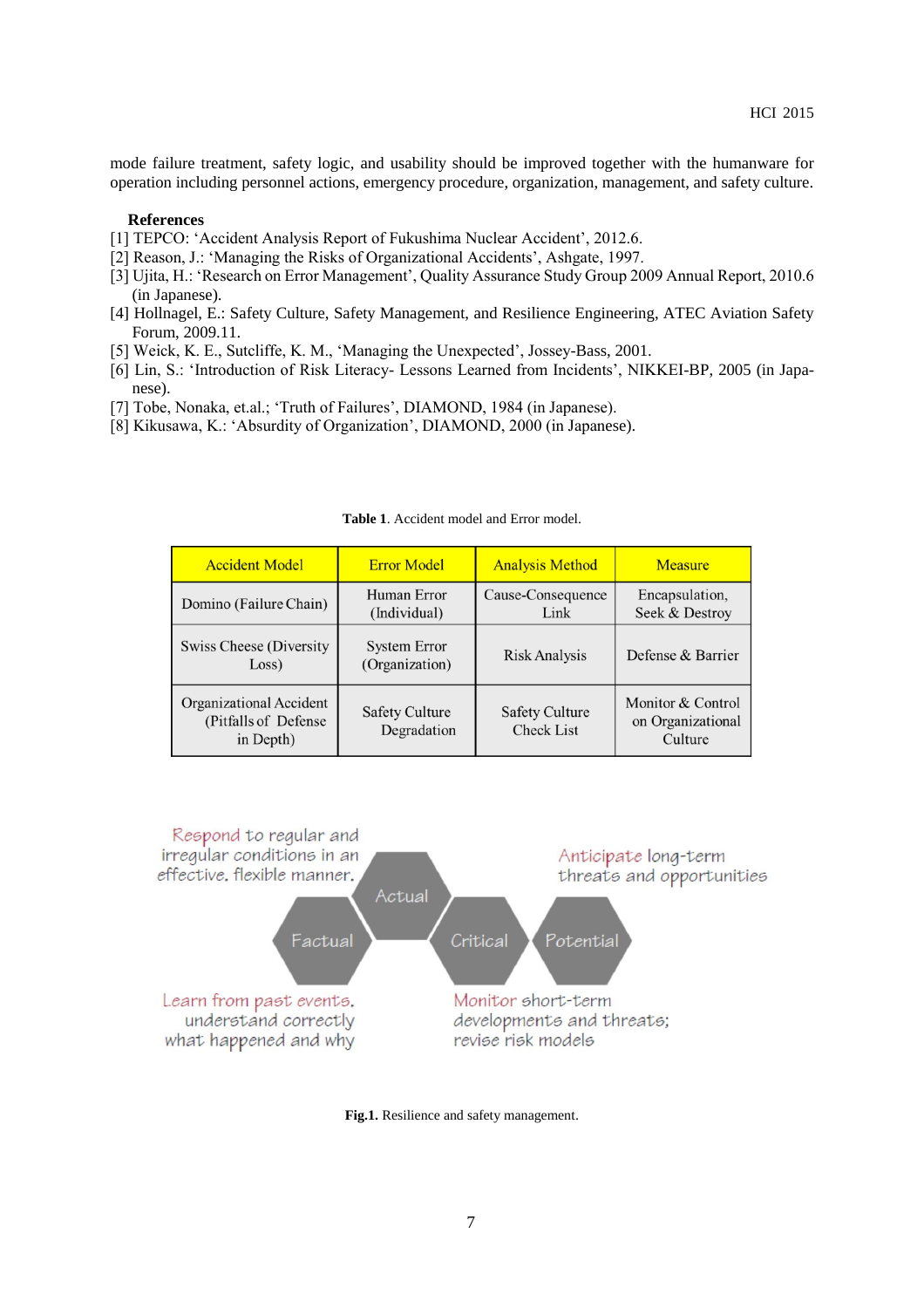

**Fig.2.** High Reliability Organization: Organizational Process.

|                         | <b>Table 2.</b> Evaluation of response capability from the viewpoint of risk literacy: The analysis of sea water infusion process on |  |  |  |  |  |  |  |
|-------------------------|--------------------------------------------------------------------------------------------------------------------------------------|--|--|--|--|--|--|--|
| Fukushima Daiichi No.1. |                                                                                                                                      |  |  |  |  |  |  |  |

| <b>Risk</b><br>literacy<br><b>Analysis</b><br>level |                                                                           | <b>In Ordinal Time</b>                                                                                                     |                                                                                                                    |                                                                                                    | <b>In Emergency Situation</b>                                     |                                                                                                                                                              |                                                                                                       |                                                                                                                                                                                             |
|-----------------------------------------------------|---------------------------------------------------------------------------|----------------------------------------------------------------------------------------------------------------------------|--------------------------------------------------------------------------------------------------------------------|----------------------------------------------------------------------------------------------------|-------------------------------------------------------------------|--------------------------------------------------------------------------------------------------------------------------------------------------------------|-------------------------------------------------------------------------------------------------------|---------------------------------------------------------------------------------------------------------------------------------------------------------------------------------------------|
|                                                     |                                                                           | <b>Analysis Power</b>                                                                                                      |                                                                                                                    |                                                                                                    | <b>Communication Power</b>                                        |                                                                                                                                                              | <b>Practical Power</b>                                                                                |                                                                                                                                                                                             |
|                                                     |                                                                           | <b>Collection</b><br>Power                                                                                                 | Comprehensive<br>Power                                                                                             | <b>Predictive</b><br>Power                                                                         | <b>Information</b><br><b>Transmission</b><br>Power                | <b>Influence</b><br>power                                                                                                                                    | <b>Crisis Response</b><br><b>Power</b>                                                                | <b>Radical Measures</b><br>Power                                                                                                                                                            |
| <b>Individual</b>                                   |                                                                           | <b>•Damage of</b><br><b>Tsunami</b>                                                                                        | $\cdot$ Risk<br>recognition of<br><b>Tsunami</b><br>damage                                                         | $\cdot$ Risk<br>recognition of<br><b>Power Loss</b>                                                | $\overline{\phantom{0}}$                                          |                                                                                                                                                              | • Continuation<br>of Sea water<br>infusion                                                            | • Training for<br>emergency                                                                                                                                                                 |
|                                                     |                                                                           | •Collection of<br>accidents:<br>-Jyogan-<br>Tsunami                                                                        | · Earthquake<br>· Tsunami<br>• Evaluation of<br>influence range<br>by PSA                                          | Recognition of<br>accidents<br>damage                                                              | •Information<br>sharing at<br>on-site                             | $\cdot$ Command<br>system (on-site)<br>•Centralized at<br>seismic building<br>•Contact between<br>Control Room &<br>Emergency<br><b>Response Room</b>        | •Infusion of<br>fresh water and<br>sea water<br>$\cdot$ Vent<br>•Prevention of<br>damage<br>expantion | •Preparation of<br>seismic building and<br>fire engines<br><b>•Command system</b><br>•AM measures                                                                                           |
|                                                     |                                                                           | •Collection of<br>accident<br>•Jyogan-<br>Tsunami<br>·JNES Tsunami<br><b>PSA</b><br>•Infusion at<br>Le Blayais &<br>Madras | $\cdot$ Risk<br>misrecognition<br>of Tsunami<br>damage                                                             | $\cdot$ Risk<br>misrecognition<br>of Power Loss                                                    | •Information<br>sharing<br>between main<br>office and on-<br>site | •TV conference<br>system $(2F site)$<br>•Confusion in<br>command system<br>between main<br>office and on-site                                                |                                                                                                       | •Review the education<br>and training system                                                                                                                                                |
|                                                     | <b>External</b><br>correspon<br>dence<br>(official<br>residence,<br>etc.) | ·Anti-terrorism<br>in overseas<br>•Collection of<br>example: 9.11<br>terrorism-B.5.b.                                      | •Classification of<br>importance on<br>accidents<br>$\cdot$ Risk<br>misrecognition<br>of earthquake<br>and Tsunami | •Importance of<br>external events<br>$\cdot$ Risk<br>misrecognition<br>of infrastructure<br>damage |                                                                   | ·Media. local<br>government,<br><i>publicity to</i><br>overseas<br>•Confusion in<br>command system<br>among official<br>residence, main<br>office, & on-site |                                                                                                       | <b>Support by vendor</b><br>and cooperation<br>company<br>•Support by external<br>organizations<br>•Drastic measures:<br>Structure reform<br>(Regulation/Electric<br><i>power company</i> ) |